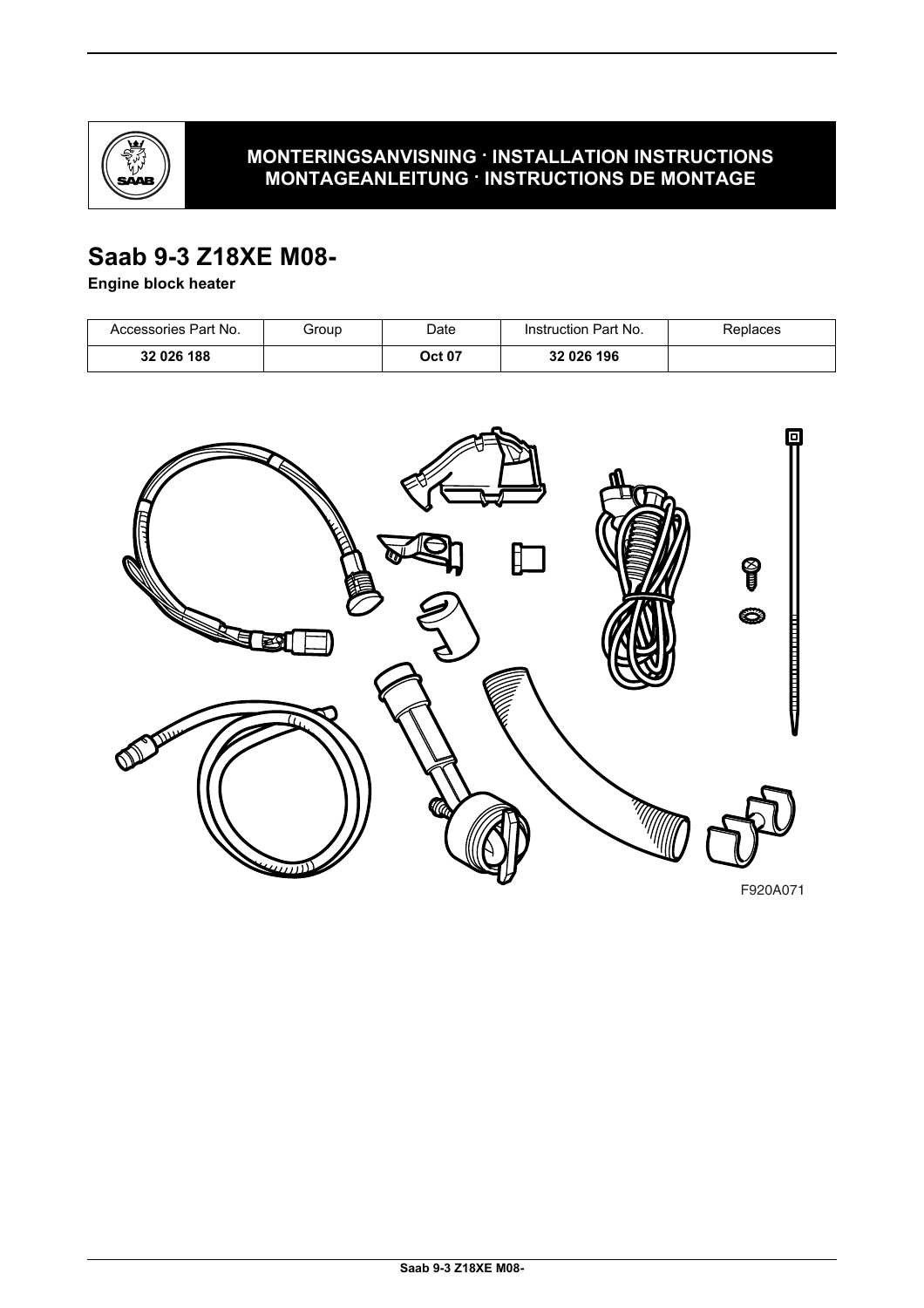

- 1 Heating element
- 2 Connecting cable extension piece
- 3 Connecting cable with ground cable
- 4 Plastic nut
- 5 Outer bracket
- 6 Inner bracket
- 7 Screw
- 8 Serrated washer
- 9 Heat shield
- 10 Clip (not used)
- 11 Cable tie
- 12 Retaining clip (x2)
- 13 Extension cable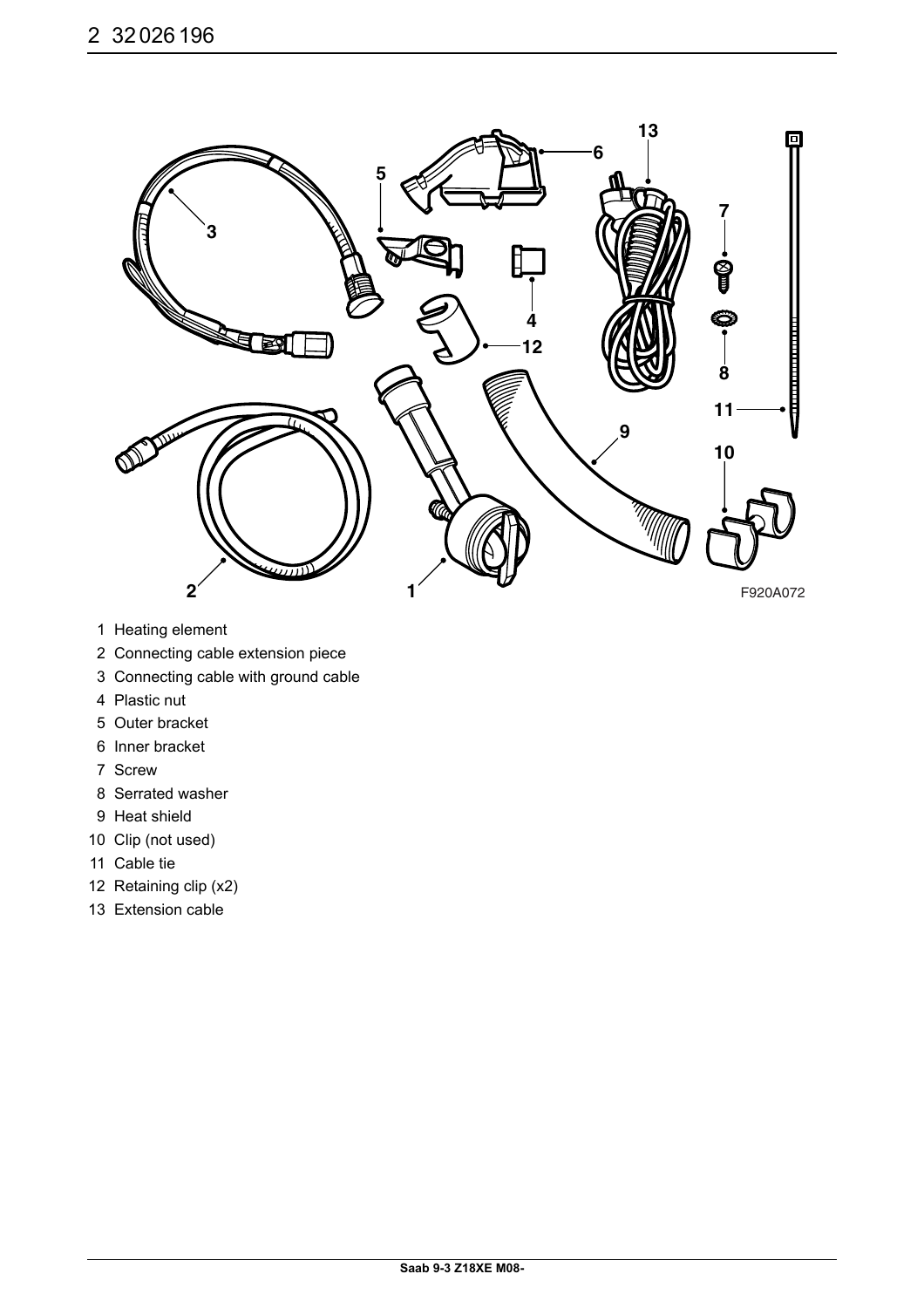

1 Remove the expansion tank cap.

## **WARNING**

The cooling system is under pressure. Hot coolant and steam can be released.

- Therefore, open the cap slowly to release the pressure.

- Carelessness can cause eye and burn injuries

- 2 Remove the bumper's upper screws (A).
- 3 Raise the car.
- 4 Remove the bumper's lower screws (A), unplug the bumper's connector (B) and remove it from the holder (C) on the spoiler shield.

**Cars with headlamp washers:** Unhook the hose from the spoiler shield.

5 Place a receptacle under the engine, open the drain plug on the bottom of the coolant pump and drain the coolant.

# **WARNING**

Exercise caution if the engine is hot. Coolant is hot and there is also the risk of burns from the exhaust manifold.

- 6 Remove the left-hand front wheel.
- 7 Remove the left-hand front wing liner (D).
- 8 Remove the bumper shell.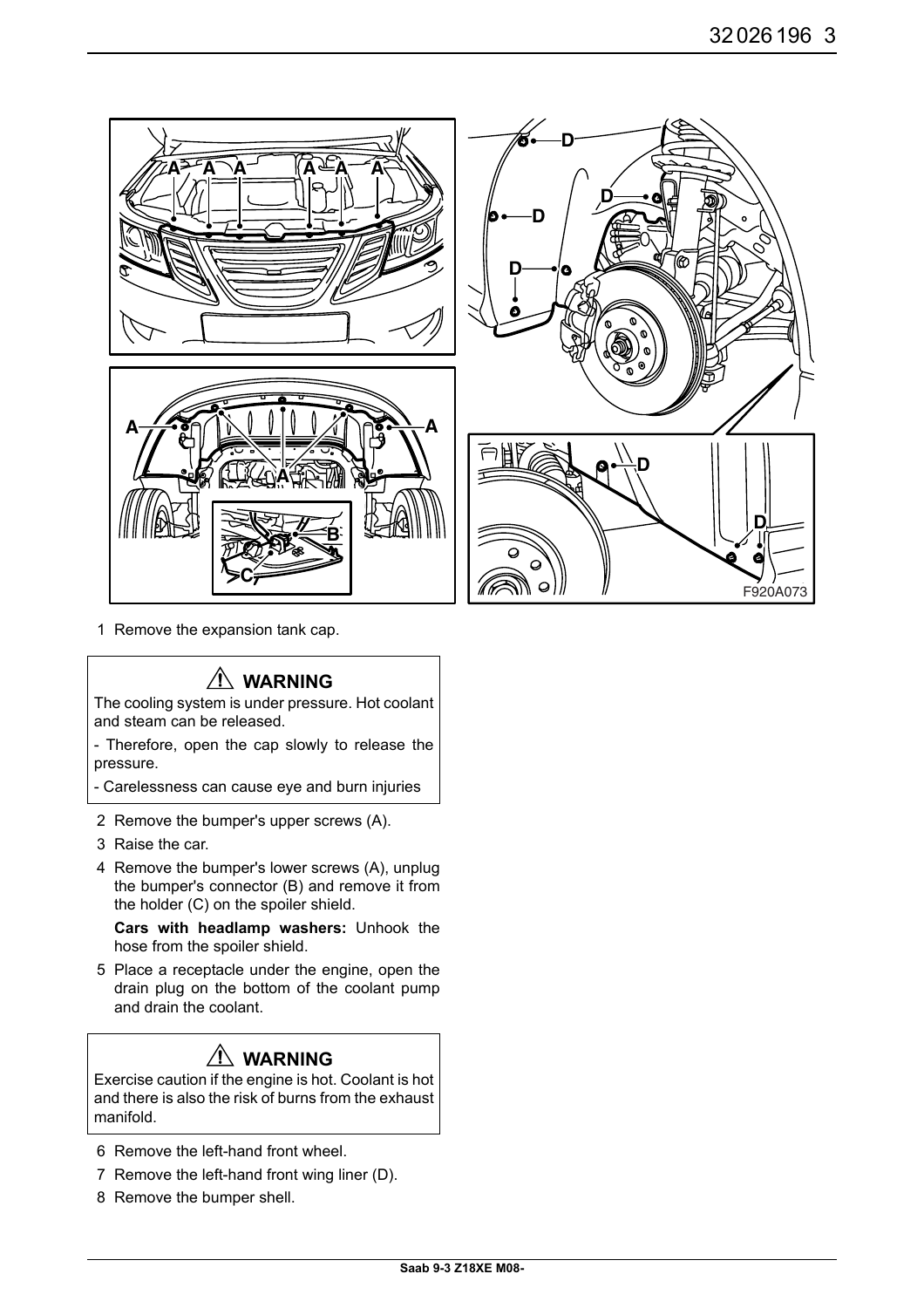

- 9 Fit the bracket (A) to the bumper. The bracket should snap in.
- 10 Route the connecting cable (B) through the bracket and fit the nut (C).
- 11 Turn the bumper over.
- 12 Fit the inner bracket (D), make sure that it locks, and fit the connecting cable (E) in the bracket.
- 13 Tighten the nut (C) by hand.
- 14 Undo the screw (F) for the fog light, route the connecting cable (E) under the fog light bracket. Refit the screw (F).
- 15 Lower the car.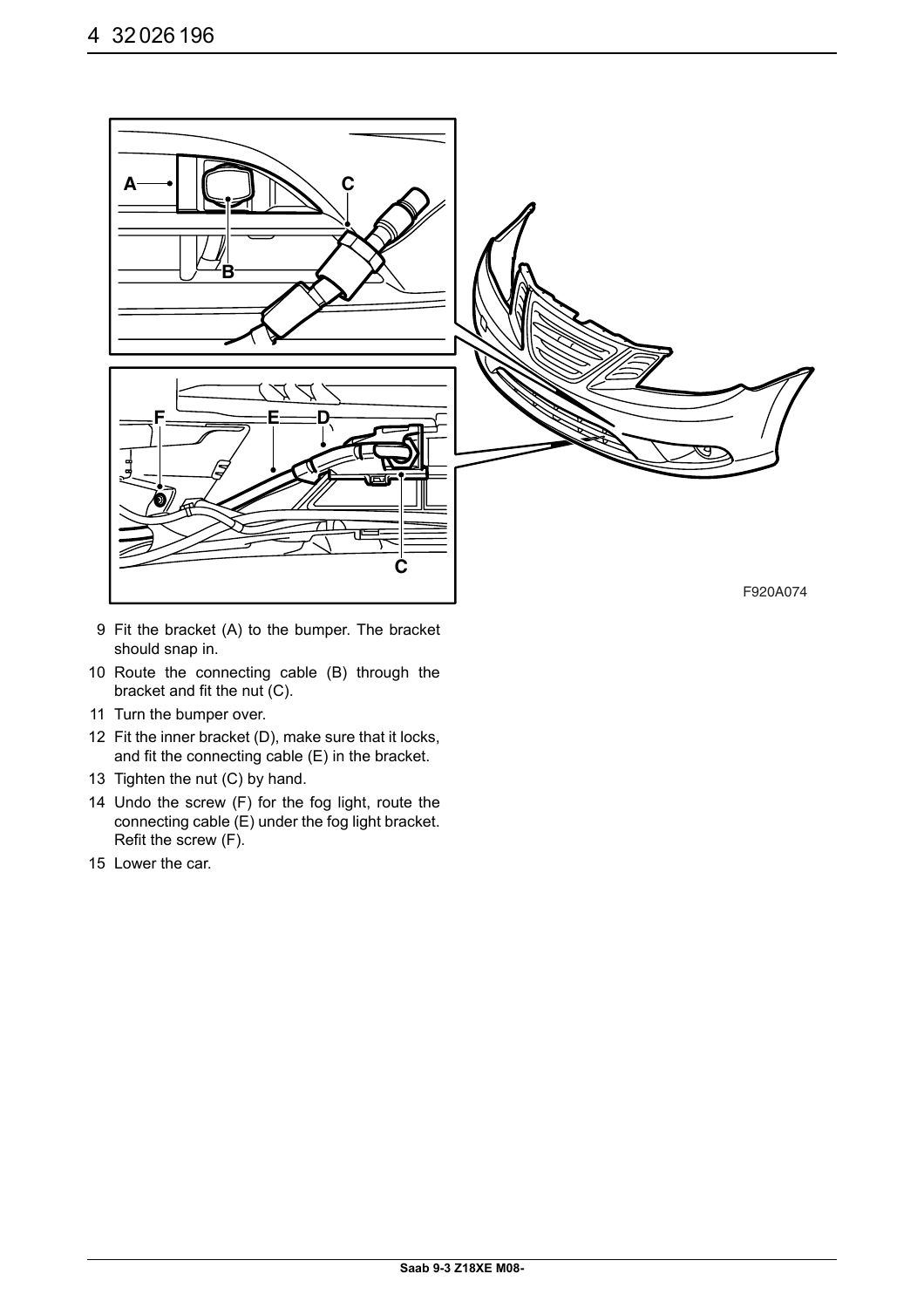

- 16 Remove the engine cover (A).
- 17 Unplug the oxygen sensor's connector (A) and unhook the oxygen sensor's wiring harness from the clips (C).
- 18 Remove the exhaust manifold's heat shield (D).
- 19 Remove the frost plug (E) using tool 260 147 020. Use a long 17 mm socket for example. Clean the sealing surface on the engine block.
- 20 Apply non-acidic Vaseline, part no. 30 06 665, or equivalent to the engine block heater O-ring.
- 21 Adjust the T-shaped support on the engine block heater, so that it is located between both heating coils, align the heater in the cylinder block and fit it with the electrical connection located between the exhaust manifold and the oil dipstick.

#### **Important**

There must be approx. 10 mm between the engine block heater and the oil dipstick.

22 Fit the nut (F).

**Tightening torque 3.5 Nm (2.5 lbf ft)**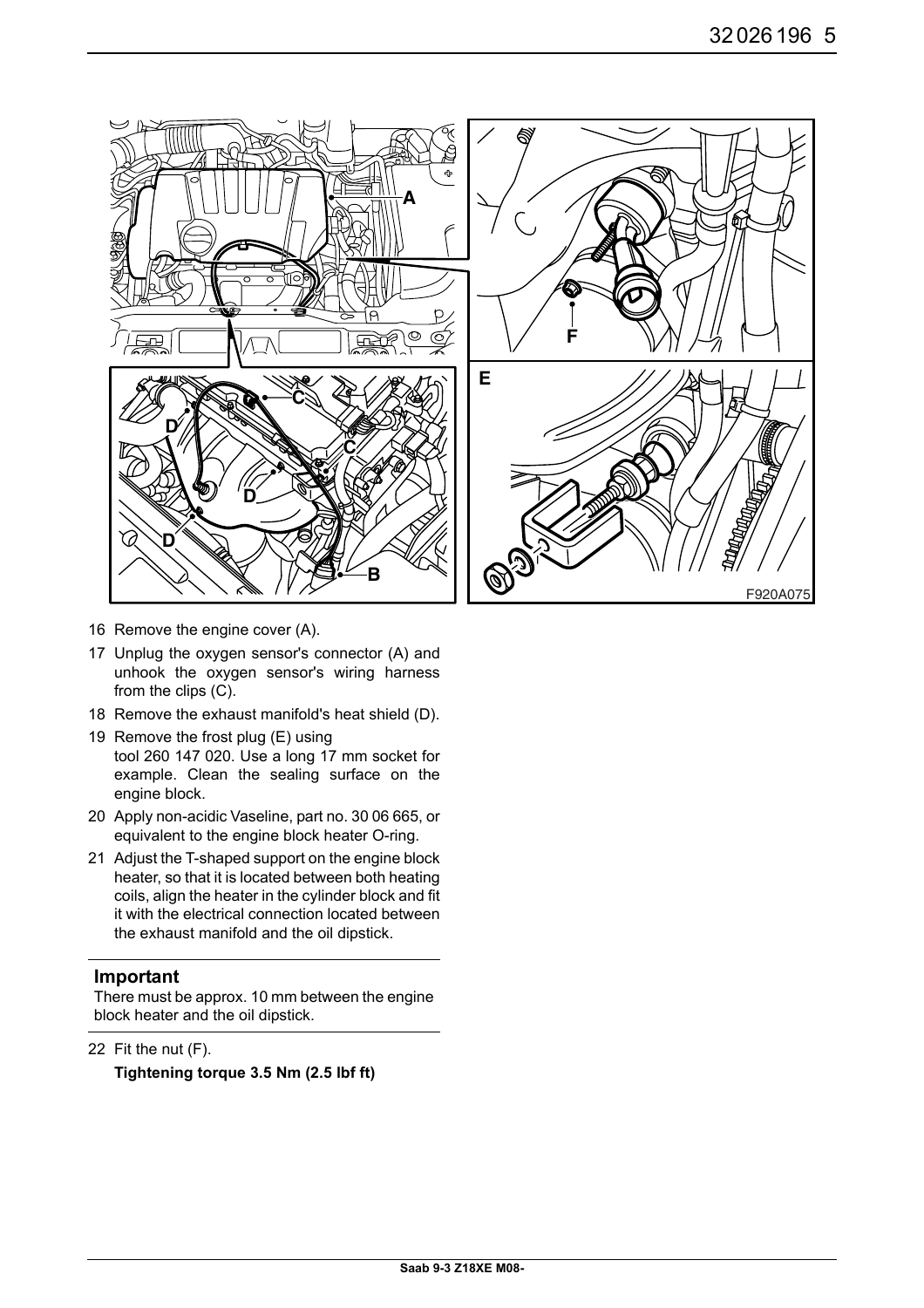

- 23 Guide the heat shield onto the cable (A).
- 24 Apply non-acidic Vaseline, part no. 30 15 286, or equivalent on the connecting cable O-ring and connect the cable (B) to the engine block heater.

### **WARNING**

It is essential to lubricate the connecting cable O-ring before it is connected and to ensure that all connections are pressed in properly. A bad contact can cause overheating and fire.

- 25 Fit the retaining clip (C) over the connection. A click should be heard when the retaining clip is fitted correctly.
- 26 Secure the heat shield (A) on top of the electrical connection and pinch the ends of the heat shield.
- 27 Fit the exhaust manifold's heat shield (D).
- 28 Fit the oxygen sensor's wiring harness into the clips and plug in the connector (E). Fit the connector to the bracket (E).
- 29 Secure the connecting cable with cable ties (F). Bend the cable in an even curve so that it can take up any engine movement.

### **WARNING**

Make sure the cable does not rub against any sharp edges or hot surfaces. Damage caused by chafing and melting could cause a short circuit or even fire.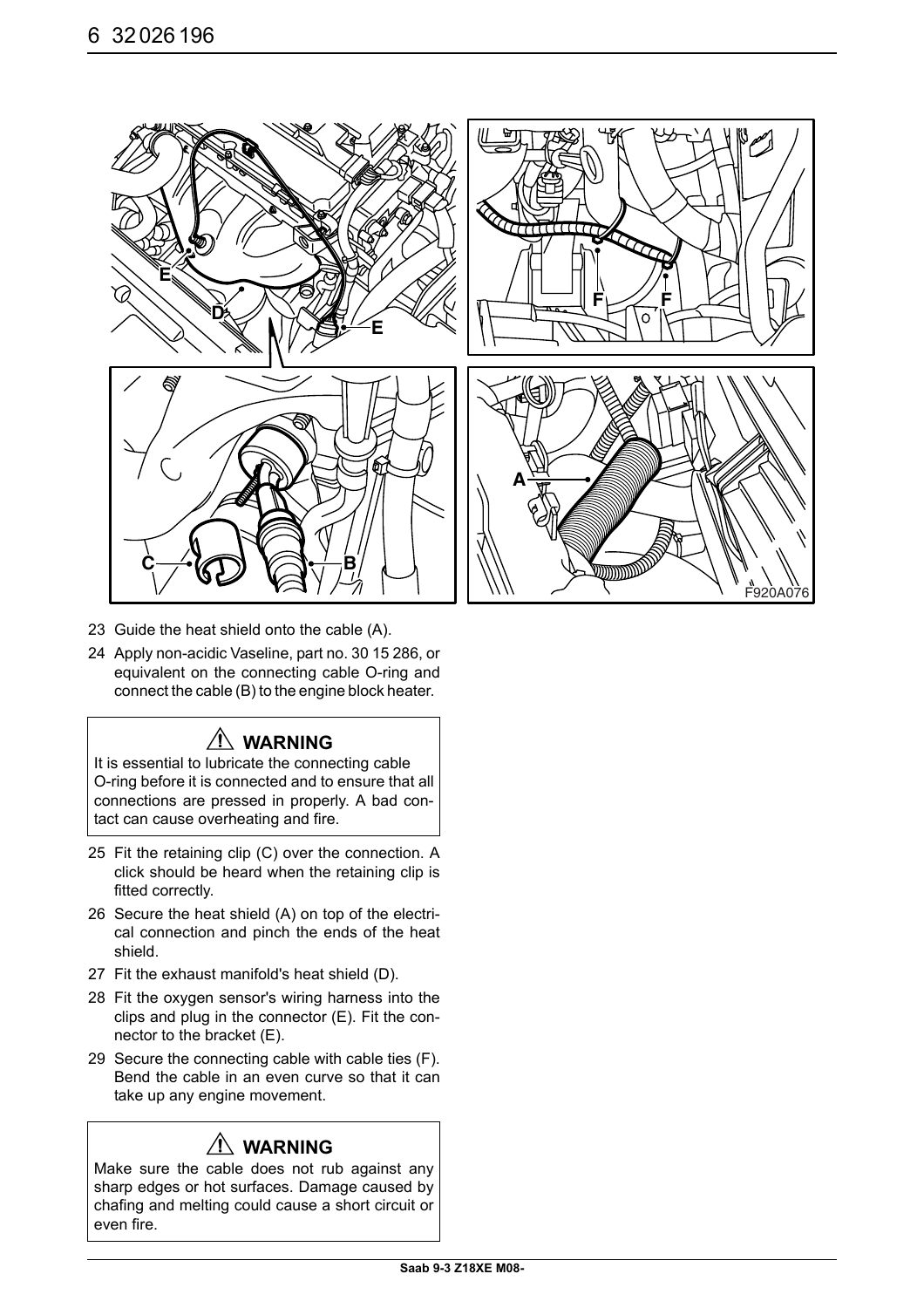![](_page_6_Figure_1.jpeg)

- 30 Raise the car.
- 31 Route the connecting cable through the hole (A).
- 32 Fit the bumper shell, fit the bumper's connector into the holder and plug in the connector.

**Cars with headlamp washers:** Hook the hose to the spoiler shield.

- 33 Connect the extension cable (B) to the connecting cable, fit the retaining clip (C) over the connection. A click should be heard when the retaining clip is fitted correctly. Fit any excess connecting cable in the space in the bumper, and secure with a cable tie.
- 34 Fit the ground cable to the grounding point (D) with the existing domed nut.
- 35 Fit the wing liner (E).
- 36 Fit the left-hand front wheel.
- 37 Lower the car.
- 38 **Cars with headlamp washers:** Check the function of the headlamp washers.
- 39 Fill with coolant and fit the cap on the expansion tank. Check the system for leaks.

![](_page_6_Figure_13.jpeg)

40 Bleed the cooling system in the following way:

# **WARNING**

The cooling system is under pressure. Hot coolant and steam can be released.

- Therefore, open the cap slowly to release the pressure.

- Carelessness can cause eye and burn injuries

#### **Note**

The A/C or ACC should be turned OFF.

Fill the cooling system to the MAX level. Close the cap on the expansion tank, start the engine and run it to operating temperature at varying engine speeds.

Make sure there is a continuous flow of coolant from the hose leading from the thermostat housing to the expansion tank.

Run the engine until the thermostat opens.

Carefully open the expansion tank cap and top up to the MAX level. Close the cap. Switch off the engine and if necessary top the coolant up to the MAX level.